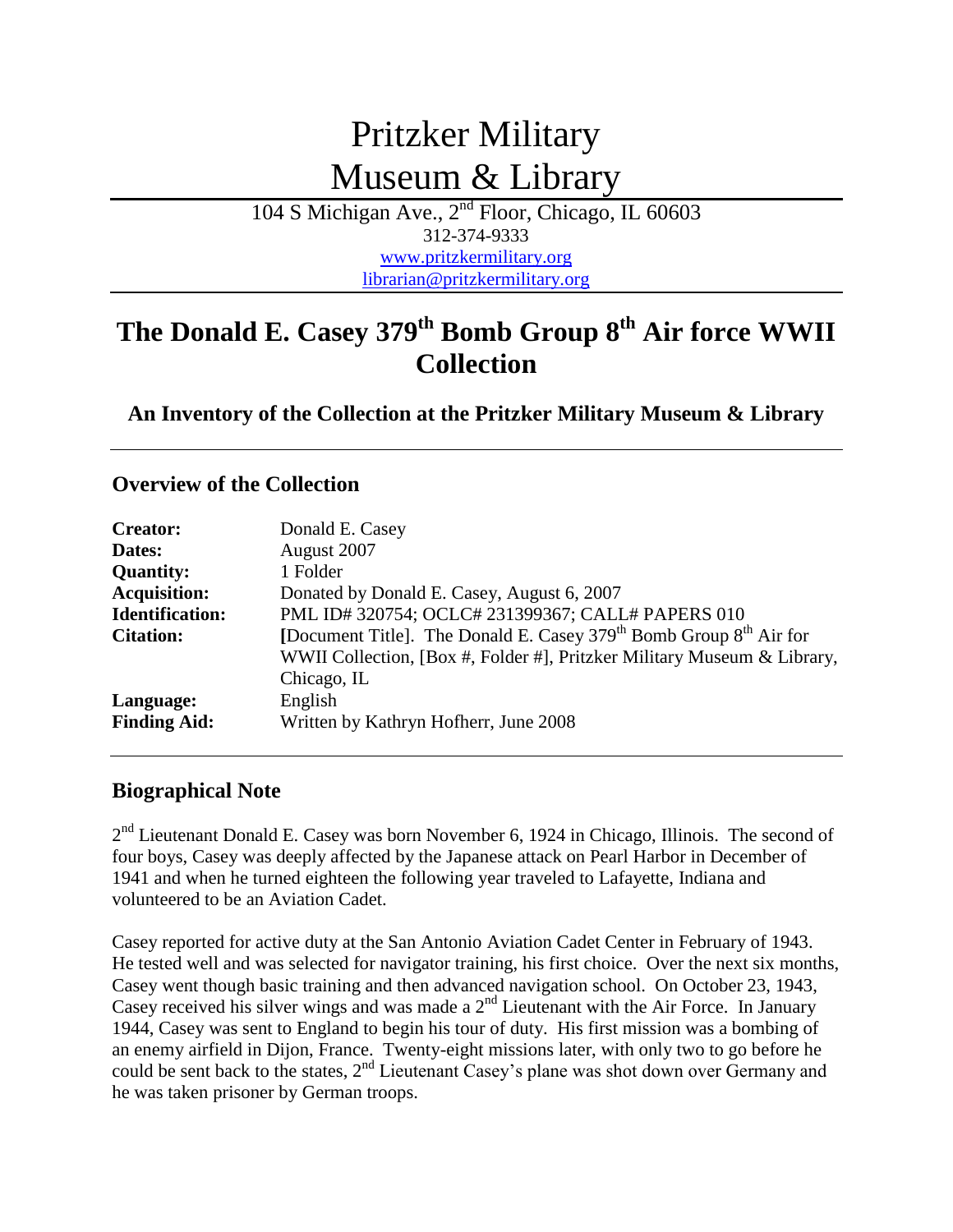After a round of questioning by German officials, Casey was sent to Frankfurt, Oberusel, Lufwaffe Interrogation Center, Dulagluft and finally Stalag LUA III, a permanent camp for Allied Aircrews. Casey and thousands of other POWs remained there until Russian bombing only 30 miles from the camp forced the Germans to move them. Nearly ten thousand prisoners of war were relocated, taking trains and walking miles during the worst winter Germany had seen in 25 years. Once they reached their new camp, the POWs stayed there until April 29, 1945 when General Patton's Fourteenth Armored Division of the 3<sup>rd</sup> Army rescued them. Casey returned home to Chicago in June of 1945, where he still lives today.

#### Chronology:

| Date | Event                              |
|------|------------------------------------|
| 1942 | Enlistment                         |
| 1943 | <b>Report for Active Duty</b>      |
| 1944 | Sent to England                    |
| 1944 | Shot down over Germany             |
| 1945 | Liberated by General Patton's Army |

#### Other list(s):

Award: Distinguished Flying Cross, Air Medal with Oak Leaf Cluster, Prisoner of War Medal, European Theatre Medal with two battle stars, U.S. Victory Medal, American Theatre Medal

#### **Scope and Content of the Collection**

This collection consists of a speech given by  $2<sup>nd</sup>$  Lieutenant Casey to a veterans group recalling his service in the United States Air Force during World War II. The speech spans Casey's entire period of enlistment, including a detailed account of his first mission, first mission as lead navigator, and the months he spent as a German captive.

#### **Arrangement**

The collection is contained within one archival folder.

#### **Restrictions**

**Rights:** Copyrights held by Donald E. Casey were transferred to the Pritzker Military Museum & Library. All other rights are held by the author or publisher. Users assume responsibility for following copyright laws as established by US Code Title 17.

Access: Researchers must use reproductions of valuable original documents, unless otherwise granted permission by PML staff.